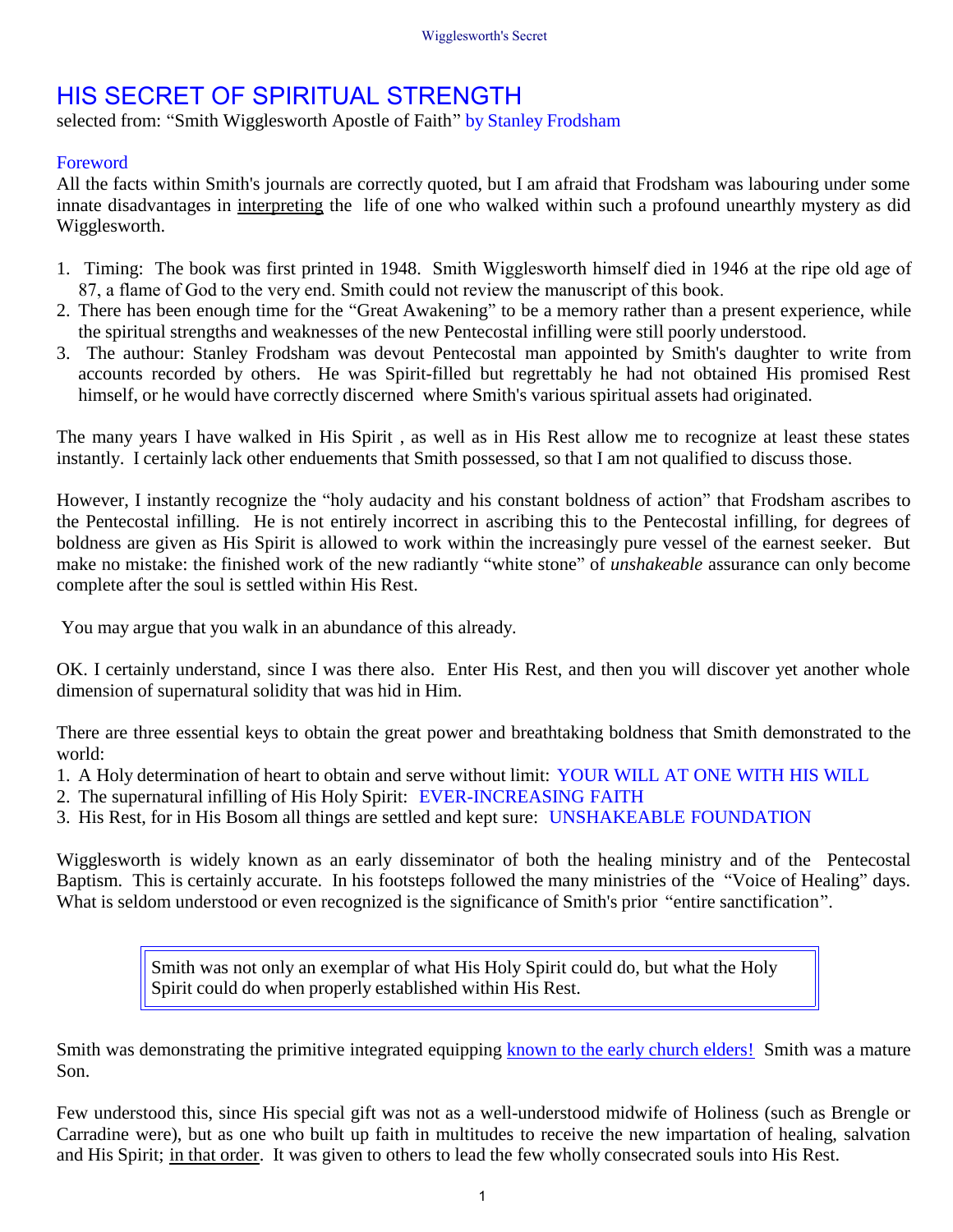The Pentecostal movement chose not to follow these into His Rest, but instead took a wider and " easier" path. Some of the forces that set the satge for this outcome are explored in the " Dancing With Ichabod" section of this website.

You must also understand that when Wigglesworth speaks of "the Word", it is His living Word. If Smith was not reading on his knees, he read with the same prayerful God-fearing respect. To believers in our jaded age, this means, not mere reading but a thorough activation of the WILL to immediately and whole-heartedly apply every piece of the Word that the Lord would quicken to him.

Yours in His Rest;

Tom Plumb, 2002

## HIS SECRET OF SPIRITUAL STRENGTH

MANY WILL ask, "Had Smith Wigglesworth any spiritual secret? Wherein *did* his great strength lie?" The two main factors in his spiritual life were these: his reliance upon the Spirit of God and his confidence in the Word of God. These were the foundations of his holy audacity and his constant boldness of action.

He was preeminently a man of the Word just as he was preeminently a man of the Spirit. He declared, " Libraries make swelled heads, but the Word of God makes enlarged hearts. We are to have enlarged hearts, hearts filled with the fragrance of the love of God that will show forth the life and power of the Lord."

He said, "Faith cometh by hearing, and hearing by the Word of God—not by reading commentaries. Faith is the principle of the Word of God. The Holy Spirit, who inspired the Word, is called the Spirit of truth; and as we receive with meekness the engrafted Word, faith springs up in our hearts; faith in the sacrifice of Calvary; faith in the shed blood of Jesus; faith in the fact that He took our weaknesses upon Himself, that He has borne our sicknesses and carried our pains, and that He is our life today. The Word of God is living and powerful, and in its treasure you will find eternal life. If you will dare to trust this wonderful Lord of life, you will find in Him everything you need."

> Frodsham here sells Smith quite short. The above are actually Smith's faithbuilding keys to a godly stewardship of the new Pentecostal outpouring of power. TP

He frequently said, "I have never read any book but the Bible." A critic who heard him say this, wrote saying, " How is it that this man who says he has read no book but the Bible has been guilty of writing a book? For we see his book, *Ever Increasing Faith* advertised in the columns of *The Pentecostal Evangel."* We wrote back to that good man and said, " Smith Wigglesworth was not guilty of writing that book. It came into existence in this way: He came to Springfield, Missouri, in 1923, in the early days of Central Bible Institute. Each morning he talked to the students and each night he spoke to a large crowd at the Convention Hall. We took down these messages for *The Pentecostal Evangel,* and after they had appeared in that paper we asked the printers to hold the type. When sufficient messages were ready, we put them into a book. Smith Wigglesworth did not even read the copy." We are conscious that there are crudities in the book but nevertheless God owned it and has made it a blessing to the salvation and healing of a great many the world over.\*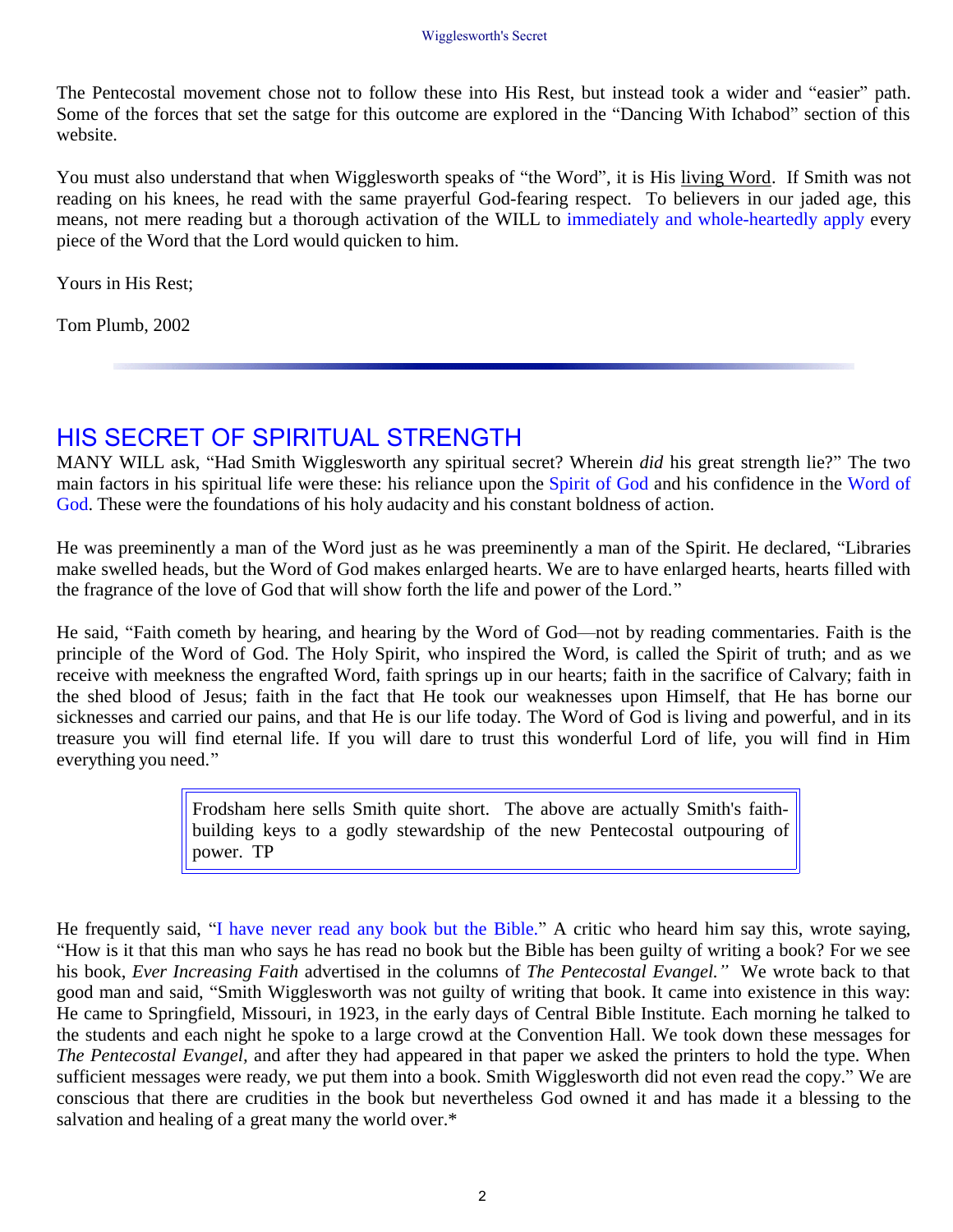This approach freed Smith to weep the constant tears required to "fly by the seat of his pants" as a spiritual trail-blazer with little or no confirmation by peers possible since his spiritual stature so surpassed theirs. TP

The prophet Ezekiel received the word of the Lord:

" Open thy mouth, and eat that I give thee." He tells us, " When I looked, behold, an hand was sent unto me, and lo, a roll of a book was therein." The Lord commanded, " Son of man, eat that thou findest; eat this roll, and go speak." And the prophet said, "So I opened my month, and He caused me to eat that roll." Again the Lord said, "Son of man, cause thy belly to eat, and fill thy bowels with this roll that I give thee."

Our Greatheart was continually eating the "roll," and it was made alive in his inner being; so he would go and speak with authority and faith to those to whom God sent him. His son-in-law, James Salter, who was very often traveling with him, says: " He was essentially a man of the Bible, and he never considered himself fully dressed without a copy of the Word of God in his pocket. He not only carried it, but he used it continually. While others might read novels or newspapers in railway cars, he read his Bible. On board various ships as he traveled, at the seaside where occasionally he went for relaxation, or sitting in his favorite place in the park near his home, his New Testament was constantly in his hand. He never left a friend's table without reading 'a bit from the Book,' and usually his comments on it were choicer than any course in the meal."

His constant advice to young people was, 'Fill your head and your heart with the Scriptures. Memorize passages from the Word, with the name of the book, the chapter, and the verse, so that you can quote the scripture correctly in addresses or in open-air meetings. As you do this, you are sowing in your heart seeds which the Spirit of God can germinate. He can bring to your remembrance from time to time that which you have once memorized. You must be so *soaked* with the Word of God, you must be so *filled* with it, that you yourself are a living epistle, known and read of all men. Believers are strong only as the Word of God abides in them. The Word of God is spirit and life to those who receive in simple faith, and it is a vivifier of all who own its sway. Know your Book, live it, believe it, and obey it. Hide God's Word in your heart. It will save your soul, quicken your body, and illumine your mind. The Word of God is full and final, infallible, reliable, and up-to date, and our attitude towards it must be one of unquestioned obedience. If a thing is in the Bible it is so; it is not even to be prayed about; it is to be received and acted upon. Inactivity of faith is a robber which steals blessing. Increase comes by action, by using what we have and what we know. Your life must be one of going from faith to faith."

He constantly taught that the Word of God must be Implicitly obeyed. He repeatedly quoted the scripture, " To obey is better than sacrifice." Obedience, to him, was a normal fruit of true faith. " Because you dare to believe, you act in obedience."

In addition to taking time each day to read the Word of God, our Greatheart learned the secret of often turning aside from the multitude and getting alone with God for a spiritual renewing. He became acquainted with a very godly minister who was one time visiting England and who carried with him an unusual degree of the presence of God. His preaching was plain and unadorned, but he took his hearers into conscious contact with the Lord. Many zealous souls sought to learn the secret of his power, but he was reluctant to tell them. However, after he had prayed about the matter, the Lord gave him liberty to tell those who inquired the secret of his deep spiritual ministry. He said, " Years ago the Spirit of God began to speak to me, but I was too busy to heed His voice. He persisted, until I commenced to go aside when He spoke, so that I could hear what God the Lord had to say. This became my manner of life. I obeyed His pleading voice; until now, at the slightest breath of the Spirit, I leave everyone and everything to be in His presence, to hear and to obey His Word."

Our Greatheart caught the vision of this godly minister, and with the Word of God in his hand he could be " otherwise engaged," completely shut in with God alone, in any crowd or company. His secret may have been a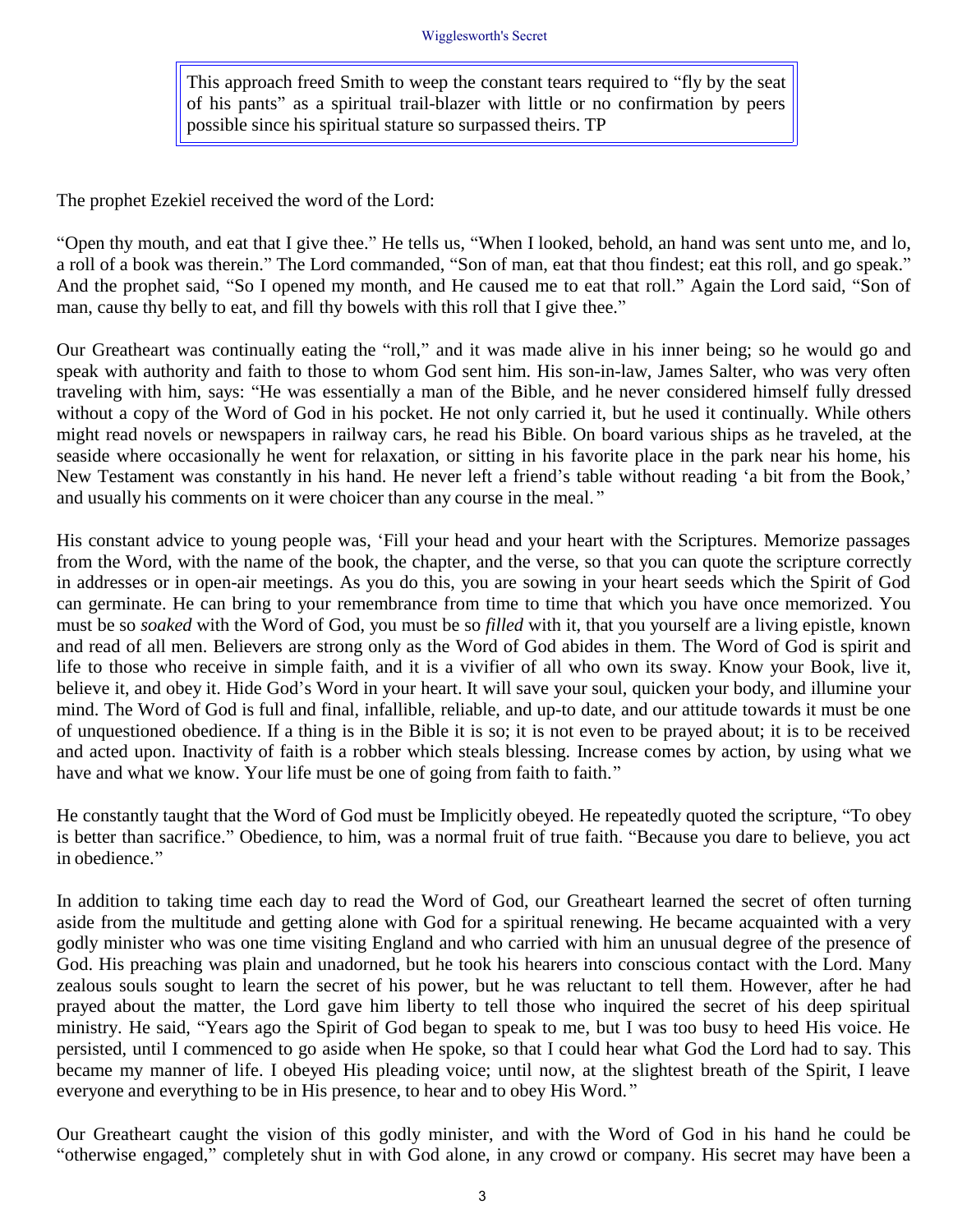borrowed one, but it is now an open one to every devoted servant of God.

One day he was traveling in a railroad car when a mother and her daughter were both stricken ill. He told them that he had in his bag a remedy for every trouble and that it never failed in the worst cases; in fact, it had never been known to fail where the conditions were met. He talked so much about what he had in his bag that they pleaded for a dose of this wonderful universal remedy. He opened his bag, took out his Bible and read the scripture, "I am the Lord that healeth thee." And he prayed that they might have faith in this wonderful Healer. In a short while both declared that they were healed.

One time in the city of Cardiff in South Wales he prayed for a woman who was instantly healed. She came to the next meeting and testified with great joy to what the Lord had done for her. She said that she wanted to spread the truth that had been so beneficial to her, and asked our Greatheart for some tracts. He answered, " The best tracts I know of on healing are Matthew, Mark, Luke, and John. They are full of incidents of the power and working of Jesus Christ. He is the same yesterday, and today, and forever. You cannot have anything better. "

One time he prayed for a young man who was sick. After he had prayed, the young man said: " Brother, I want a promise to stand on." Wigglesworth put his Bible on the ground and said to the young man, " Now stand on that." He stood on it and was told, " Now you are standing on a great heap of promises. Believe every one of them."

Previous to the year 1907, the year he received the Pentecostal Baptism, the Holy Spirit figured constantly in his experience and teaching, but from that time forward a new epoch began in his life. He relied implicitly upon the Holy Spirit for every phase of his ministry. He certainly sought to live in the Spirit and to be led by the Spirit. The gift of tongues was a priceless treasure to him and many times every day his heart went out in love and adoration to God, not in the defiled languages of earth, but in the Holy-Spirit-given language of love that God had graciously given him. He found that this speaking in tongues was always a source of spiritual edification. He lived that verse in Jude 20, " Beloved, building up yourselves in your most holy faith, *praying in the Holy Ghost,"* and he also lived that verse, " Praying always with all prayer and supplication in the Spirit, and watching thereunto with all perseverance and supplication for all saints."

James Salter says of his preaching: " How often, metaphorically speaking, he built up the altar of God and got ready to sacrifice; and then God sent the fire and consumed the offering, thus consummating his efforts.

He certainly searched the Scriptures, and prayed day and night to show himself approved unto God, a workman that needeth not to be ashamed, rightly dividing the Word of truth. But it was the breath of God, the unction from heaven, and the person and power of the Holy Spirit that made him what he was. He knew it, and jealously guarded this deposit." We have heard him say, "I am nothing apart from the Holy Spirit," and he certainly was not.

Another secret of his power was that he was constantly "moved with compassion." He saw that the source of Christ's mightiest miracles was His wonderful compassion. Tears would stream from his eyes as he beheld the sinscarred souls and the sickness-wrecked bodies. He burned in his zeal to undo the works of the devil, and was positively aggressive as he tried to emulate his Master in going about doing good, and healing all that were oppressed of the devil.

One who knew him intimately wrote of him: " When the mail arrived at his home and the time for the opening of the letters came, we all had to stop whatever we were doing and get under the burden. There was nothing rushed or slipshod about his methods of dealing with these pathetic appeals for he1p. Everybody in the house must join in the prayers and lay lands on the handkerchiefs sent out to the suffering ones. They were treated as though the writers were present in person.

Each request was dealt with separately and sincerely, and thousands of grateful people all over the world testified to the outcome of this compassionate ministry.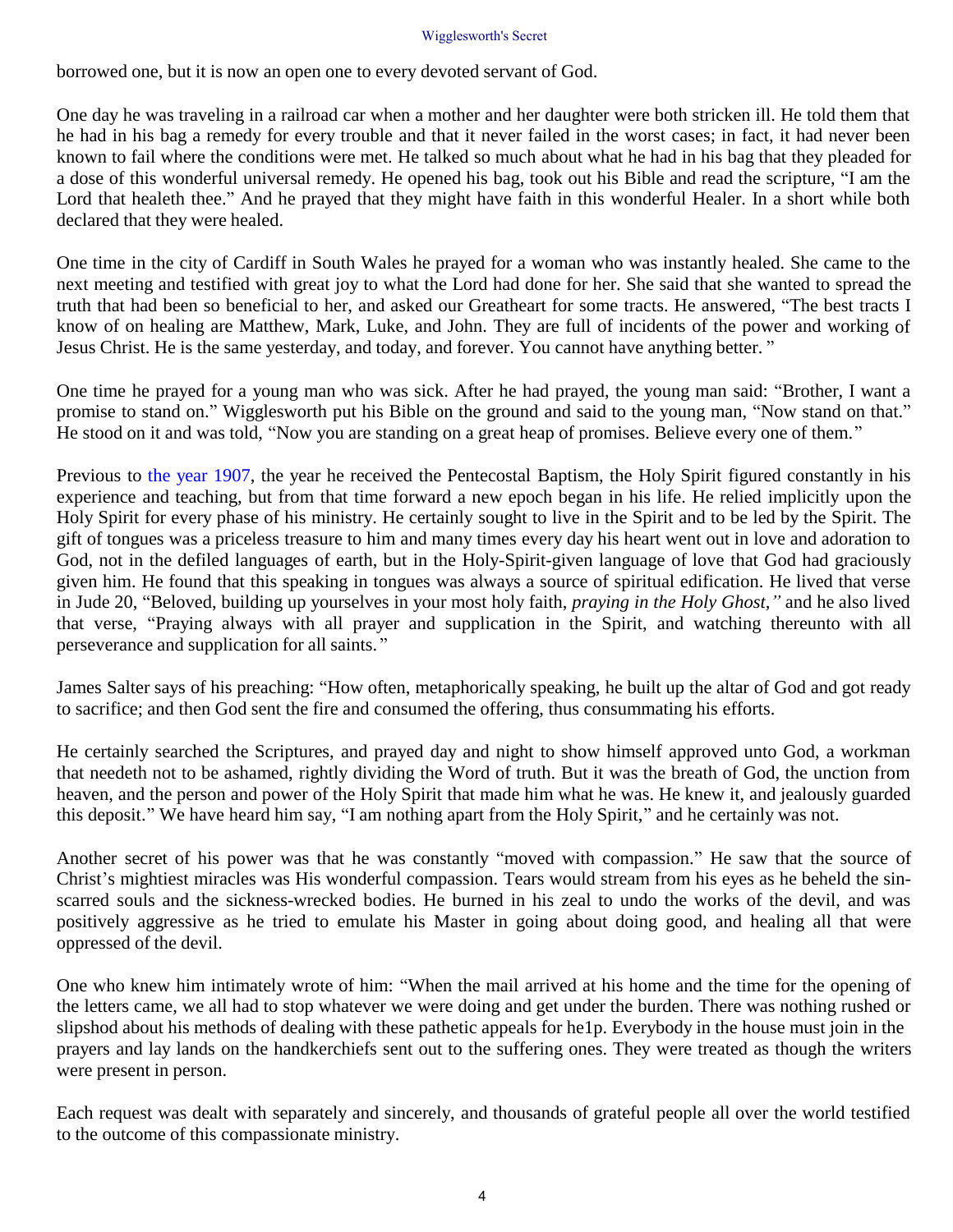" One day the mail brought him quite a long letter from a lady who was suffering intensely from a serious disease. Her letter was full of quotations on the subject of divine healing, and showed that she knew all that she needed to know on that subject. He read the letter a time or two, and then he passed it on to me, saying, 'What do you think of that?' He reread it, and then wrote on the bottom of the letter: 'Believe your own letter, apply it to your own body like a handkerchief, and you will be healed.' He sent it back to her, and a short time later he received a letter from her saying that she was perfectly whole."

## THE CHALLENGER

THERE USED to be a daily train from Chicago to California named *The Challenger.* " The Challenger" would have been an excellent name for Smith Wigglesworth.

Frequently he would begin his preaching by sending out the challenge: " Are you ready? What for? Ready to believe God! Ready to catch the vision of what God has for you! Ready to enter right into God's plan for you today!"

For himself, he was always Wigglesworth the ever-ready.

Paul sent a letter to the citadel of the Caesars, declaring: "I am ready to preach the gospel to you that are at Rome also." Romans 1:15. One day Wigglesworth made a trip to the city of Rome, and he was ready to preach there. On the street he met an Italian brother who had heard him preach in California. This man took him to where the Pentecostal saints worshiped in Rome, and there it was his joy to minister Christ.

He later visited the city of Rome with Mr. and Mrs. Salter to hold special meetings there, and one day it was decided to pay a visit to the catacombs. A special young English speaking priest was allocated to be their guide. They were each given a thick wax taper to light their way underground. The priest seemed to forget the rest of the party, but took a special interest in Smith Wigglesworth, who was intensely interested in all that he saw and heard. Repeatedly the priest would say to him, " You would make a good Catholic. You ought to be a Catholic;" and each time he would answer: "I am a Catholic, but not a Roman Catholic."

The priest continued speaking with Wigglesworth until the end of the tour and the time came for them to ascend the steps and leave the catacombs. Then Smith Wigglesworth seized the opportunity and said to the priest: " Now, you would make a good Christian if you were to get saved. Kneel down here on the floor, and I will ask God to save you." The priest was astounded, burst into a flood of tears, and knelt down. Putting his hand on the man's head, Smith Wigglesworth prayed that God would save his soul. The priest kissed his hands most fervidly and it took Smith Wigglesworth some time to get free from his embrace.

One day,in Cardiff in Wales, a man who had a reputation for large-heartedness gathered together a large and representative group of Christian leaders. Unity and harmony were the themes of this convention, and emphasis was given to the need of the Holy Spirit and personal holiness.

As is the custom at many such gatherings, all the speakers dealt in general terms, none of them acute enough to hurt anyone's feelings. Everything seemed to be going very well, and the organizer beamed his satisfaction. But there was one man in that large audience who was stirred by the thought: " All these folk are missing God's best. Can I remain criminally silent and not tell this great audience that there is a mighty baptism in the Holy Spirit for every one of them like that which the disciples received on the Day of Pentecost?"

And so that man, our courageous Greatheart, caused no small stir when he arose, took off his coat and came forward in his shirt-sleeves, and from the platform sent out this challenge: " If I had all you have now before I received *this,* what is this I have received since and in addition to all I had when I had all you have? "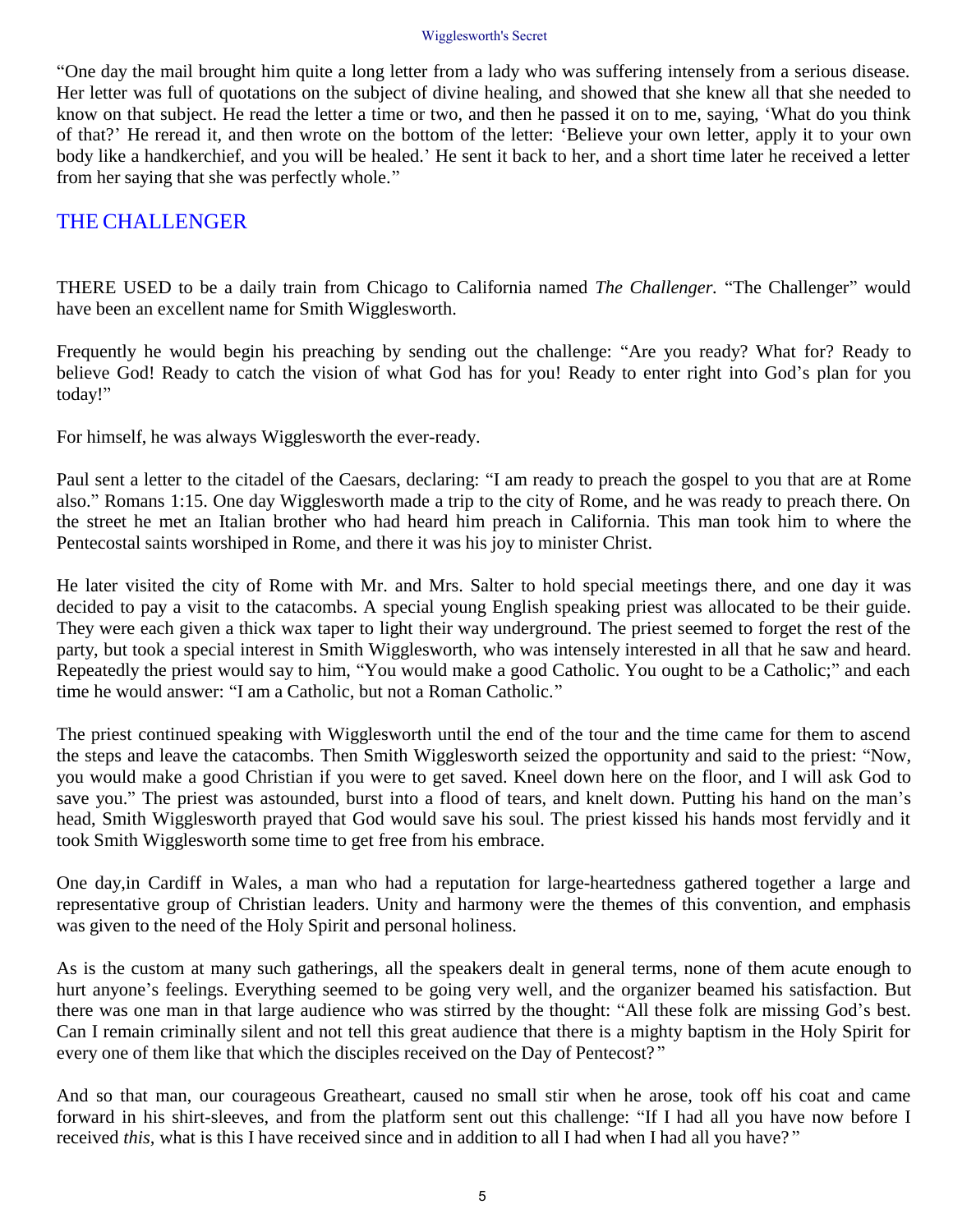Then he added: "I was saved among the Methodists when I was about eight years of age. A little later I was confirmed by a bishop of the Church of England. Later I was immersed as a Baptist. I had the grounding in Bible teaching among the Plymouth Brethren. I marched under the Blood and Fire banner of the Salvation Army, learning to win souls in the open air. I received the second blessing of sanctification and a clean heart under the teaching of Reader Harris and the Pentecostal League. I claimed the gift of the Holy Spirit by faith as I waited ten days before the Lord. But in Sunderland, in 1907, I knelt before God and had an Acts 2:4 experience. The Holy Spirit came and I spoke with new tongues as did the company in the upper room. That put my experience outside the range of argument, but inside the record of God's Holy Word. God gave me the Holy Spirit as He did to them at the beginning. I want harmony, unity and oneness, but I want them in God's way. In the Acts of the Apostles, speaking with new tongues was the sign of the infilling and outflowing of the Holy Spirit, and I do not believe that God has changed His method."

A tense atmosphere filled the building and the chairman hurriedly brought the meeting to a close. But Smith Wigglesworth had sent out his challenge. He felt that the Pentecostal testimony was worth standing for, and as always he fought a good fight, a fight for the distinctive testimony of the Pentecostal believers. He felt that the Pentecostal heritage must not be bartered for a mess of pottage. Then, as always, he fearlessly contended that the full Pentecostal baptism in the Spirit is invariably accompanied by the speaking with other tongues as the Spirit gives utterance.

He would constantly send out the challenge: " Live ready. If you have to get ready when opportunity comes your way, you are too late. Opportunity does not wait, not even while you pray. You must not have to get ready; you must live ready."

On the occasion of his first visit to America, he heard of a camp meeting being held in Cazadero, in northern California, and he decided to attend. When he arrived he told Mr. and Mrs. Montgomery, who had convened the camp, who he was; and the first night, after several ministers had spoken, the one in charge of the meeting looked critically at Wigglesworth as he said, " Now it is your turn. Are you ready?" Wigglesworth smiled and replied, " Always." Taking off his coat, he advanced to the front of the platform, and before he had been speaking many minutes he had captivated his large audience by his unique message. From that day forward, he was asked to speak every morning and every night during the remaining three weeks of the camp, for the various invited speakers said: " This man has a message of faith that is outstanding and we want to hear him."

At that camp meeting invitation after invitation was given to him to come and minister in various Californian cities.

Smith Wigglesworth would challenge his audience, " All who believe in prayer, put one hand up. All who believe in praying aloud, put two hands up. Now, everybody stand up and do it, and get what your heart desires." At the commencement, this method of procedure met with a mixed reception. Some tolerated it, but others openly opposed it. In the main, people obeyed and got much benefit. In conservative England there was not a little objection to his methods, but he was quite sure he was in harmony with the saints of the early church who " lifted up their voice to God with one accord." He would say, " This lifting up of holy hands is not something that Wigglesworth has invented. It is found in the first book of the Bible. Abraham did it. And in the last book of the Bible, we may read about the angel doing it.

Moses, Aaron, David, Jeremiah, Ezekiel—alI did it. It meant all the difference between winning or losing a battle when Moses lifted up his hands to God against the Amalekites. In Hebrews we read, 'Lift up the hands which hang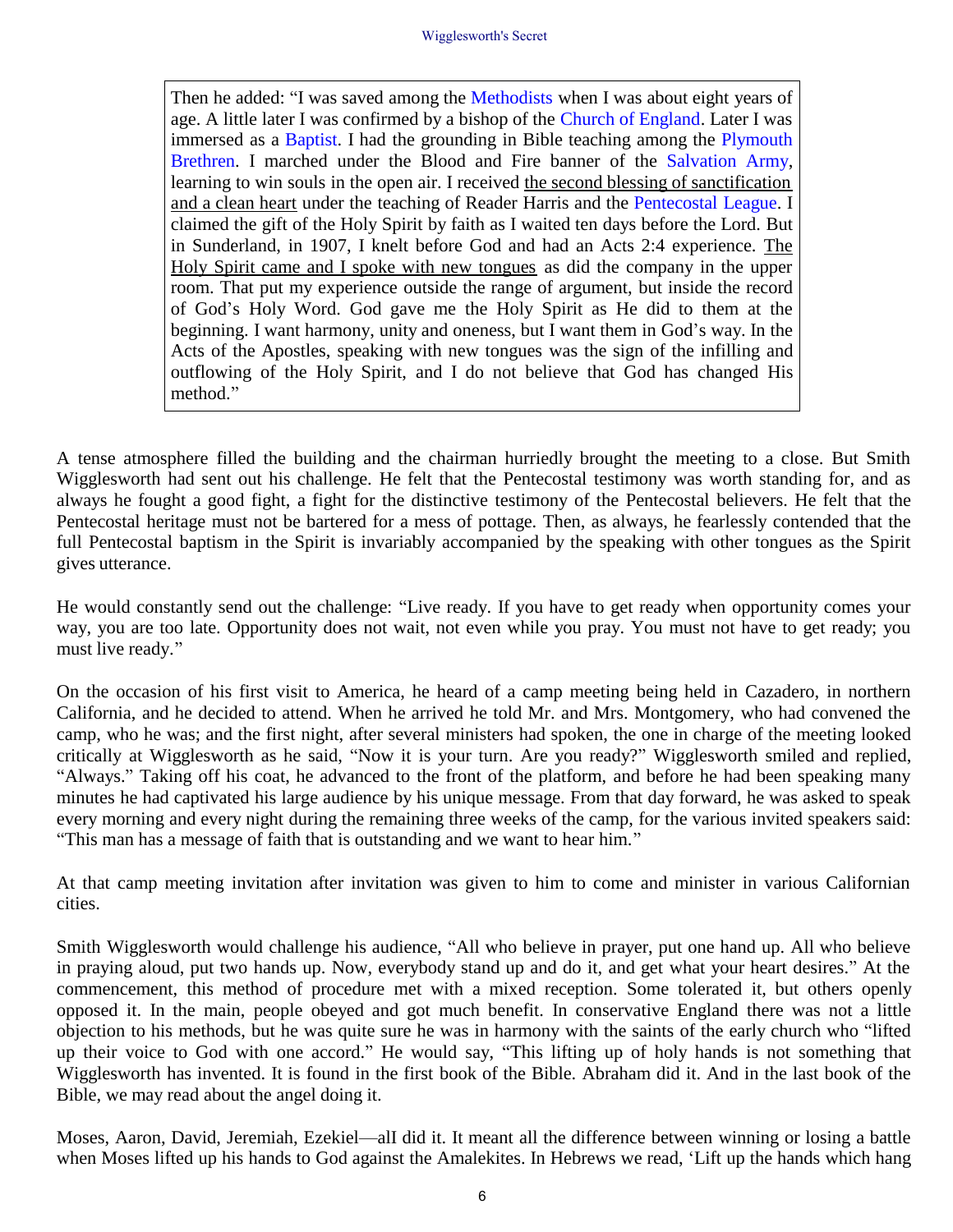down.' In Psalm 134 the psalmist bids all the servants of the Lord, 'Lift up your hands in the sanctuary, and bless the Lord.'Paul echoes this in 1 Timothy 2:8, where he writes: 'I will therefore that men pray everywhere, lifting up holy hands, without wrath and doubting.' In the book of Nehemiah we have an example: 'And Ezra blessed the Lord, the great God. And all the people answered, Amen, Amen, with lifting up their hands; and they bowed Their heads, and worshipped the Lord with their faces to the ground.'So you see we can go even a bit further and still be scriptural"

At the close of his services, he would frequently round up the audience with an appeal on this wise:

" Now, who wants to get nearer to God? Who would like a special blessing? Let everybody who is hungry for God stand on his feet Everybody who is in real earnest, move forward. If you move forward only a foot, it will shew that you mean business. If you will come right up to the front, we will pray with you and God will meet you." The people would flock to the front. He would exhort them: " Who will lift up his hands in faith and ask God for something?" "Now thank God for it."

" Now again, ask God for something." " Now thank God." The exercise of faith brought the answer to hundreds, and many were baptized in the Spirit as they lifted up their hands and voices to God.

At these after-meetings he adopted a definiteness and a conciseness that got folk further and got more for them in a minute than some ministers would have obtained in a millennium. He taught them that a definite faith brought a definite experience and a definite utterance. He instructed his hearers how to leap over obstacles and intermediate things, and get quickly and effectually to their goal and obtain their object.

His instructions to the seekers were usually very terse: " Ask for what you want; believe, receive from God, and thank God for it." "If you ask God seven times for the same thing, six times are in unbelief," was one of his sayings. "You can feel just how you feel any time you like to feel. Feelings are liars. Isaac felt Jacob, but he was cheated just the same. Faith is better than feelings, and if you have faith you will have all the feelings you can feel. When the woman with an issue of blood touched in faith the hem of His garment, she soon had plenty of feelings. She felt in her body that she was healed of that plague."

Although his life was a combination of incessant prayer and praise, and every word and work was an act of worship, he was not given to protracted periods of fasting and prayer. He practiced himself and encouraged his hearers to live a life of consistent confidence in God so that they were ready for any occasion and never taken unawares by any emergency. To him, Christ's words, "Only believe," meant "Only believe." Other methods of approach to God and getting things from God were of secondary importance to him. Yet he realized and sincerely appreciated the fact that his ministry was sustained largely by a host of people who would give themselves to the ministry of prayer, and in all his letters to such folk he pleaded for a continuance of their prayerful support.

" A preacher must not tell his audience what he thinks but what he knows, and let them do the thinking," he would say. He certainly set a lot of folk thinking whenever he arose to speak. He was not always as clear in his use of Bible terms as some folk wished he would be. Consequently, there were occasions when he was accused of teaching doctrines which were open to question. His use of the word " mortality" led some Christians to affirm that he taught the theory that there is no need to die. Actually, the champions of that teaching had no stronger opponent, as some of them could testify. Quoting Romans 8:11, he maintained that it was gloriously possible to know the surging resurrection life of Christ in the mortal body now, but none knew better than he that "the outward man perisheth."

His entrance into any meeting introduced a new element. The spiritual temperature would rise, and the expectancy of something different would fill the building.

" Anyone can be ordinary," he would say, " but a person filled with the Holy Spirit must be extraordinary." The people looked to him for something new, something out of the usual run of things, and they were not disappointed.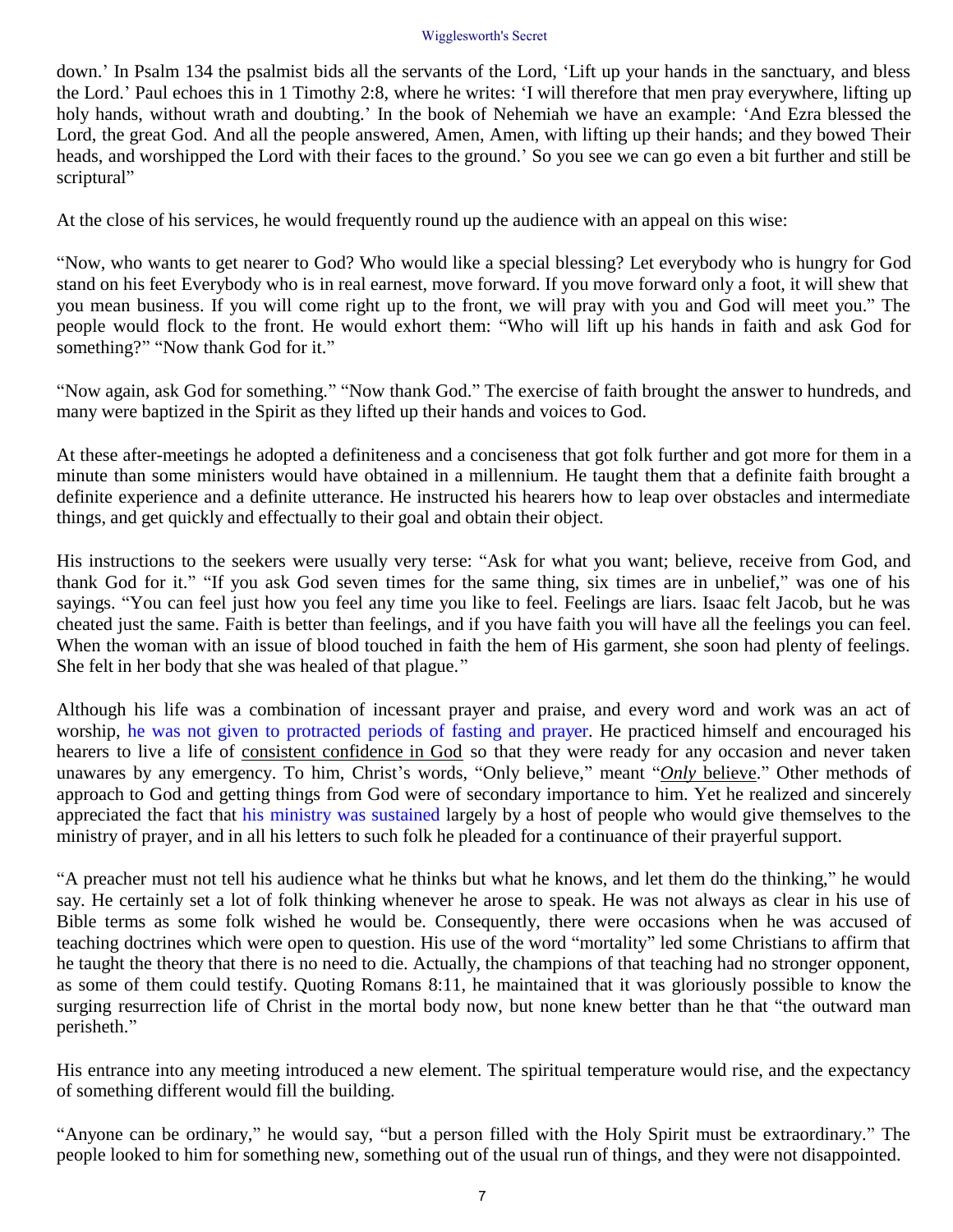He constantly talked about the power of faith in God. He would say, "Fear looks; faith jumps." "Faith never fails to obtain its object. If I leave you as I found you, I am not God's channel. I am not here to entertain you but to get you to the place where you can laugh at the impossible, to believe and to see the goodness of the Lord in the land of the living." "Men of faith always have a good report" "I am satisfied with the dissatisfaction that never rests until it is satisfied and satisfied again." "We have to get rid of our small measure because God's measure is so much greater than ours—a measure than cannot be measured."

Here are a few of his challenging assertions.

### **Favorite Wigglesworth Quotes**

Far too many of us dwell on the lowlands of salvation. Can't you hear voices calling you to the uplands of divine grace? Mountain climbing is thrilling! Let's be off! Hebron's heights rise before us. Shall we explore our unclaimed inheritance in the heavenlies?

" Be filled with the Spirit," i.e., Be *soaked* with the Spirit; so soaked that every thread in the fabric of your life will have received the requisite hue of the Spirit. Then when you are misused and squeezed to the wall, all that will ooze out of you will be the Jesus nature.

The Knights of Pentecost—all they seek is a place of service, and they care little about its being a place of honor; they aspire after travail rather than applause; if they can but be popular with the Supreme Potentate of their society, they ask nothing more.

We should be far more concerned about a rich and noble character than we are about a big reputation. Popularity can be bought almost any day for a song and sold for a sparrow, but a noble character is the product of years of divine training and discipline.

It is not poverty from which Christians suffer, but it is the disease called stinginess and selfishness; and hence, while they have enough and to spare for themselves, their children, and their pleasures, they lack the heart to give in order to promote God's glory and the good of their fellow-men.

Far too many people spend their entire lifetime making a living. Making a living is the small, time-serving, dwarfed and paralyzed man's object. Making a life is the kingly, righteous and holy man's object. The one lives in the narrow, prison-limited circle of self, and the other in a world which is bounded only when infinity and eternity have limits. -

Little souls delight in fault-finding; big ones in appreciating. Mean folk are always minus folk; it is the great hearts who are the plus ones. They add to life and make it richer; they call out all that is best within us by the sunshine of their appreciation.

Give attention to life's inflow; outward service will dwindle if inward energies are not renewed.

Much of our spectacular organization in Pentecost is just a splendid emptiness, while some quiet and unobtrusive fellowship is just laden with the excellent glory of the Lord.

We have only touched the outer circle of the great maelstrom of life in the Spirit; there are hidden wonders in the untrodden realm of the divine love; there are new trails to be followed through the tropical luxuriance of redeeming grace.

" Be filled with the Spirit," i. e., Be *crammed* with the Spirit, so filled that there will be no room left for anything else. What is the advantage of such a life? We can only feel what reaches the central realm of consciousness. If we keep evil out of that inner realm, we destroy its virulence. So if we have our consciousness filled with the presence of the glory of the Lord, there will be no room even for the aggressive errors of destructive criticism, or for bitter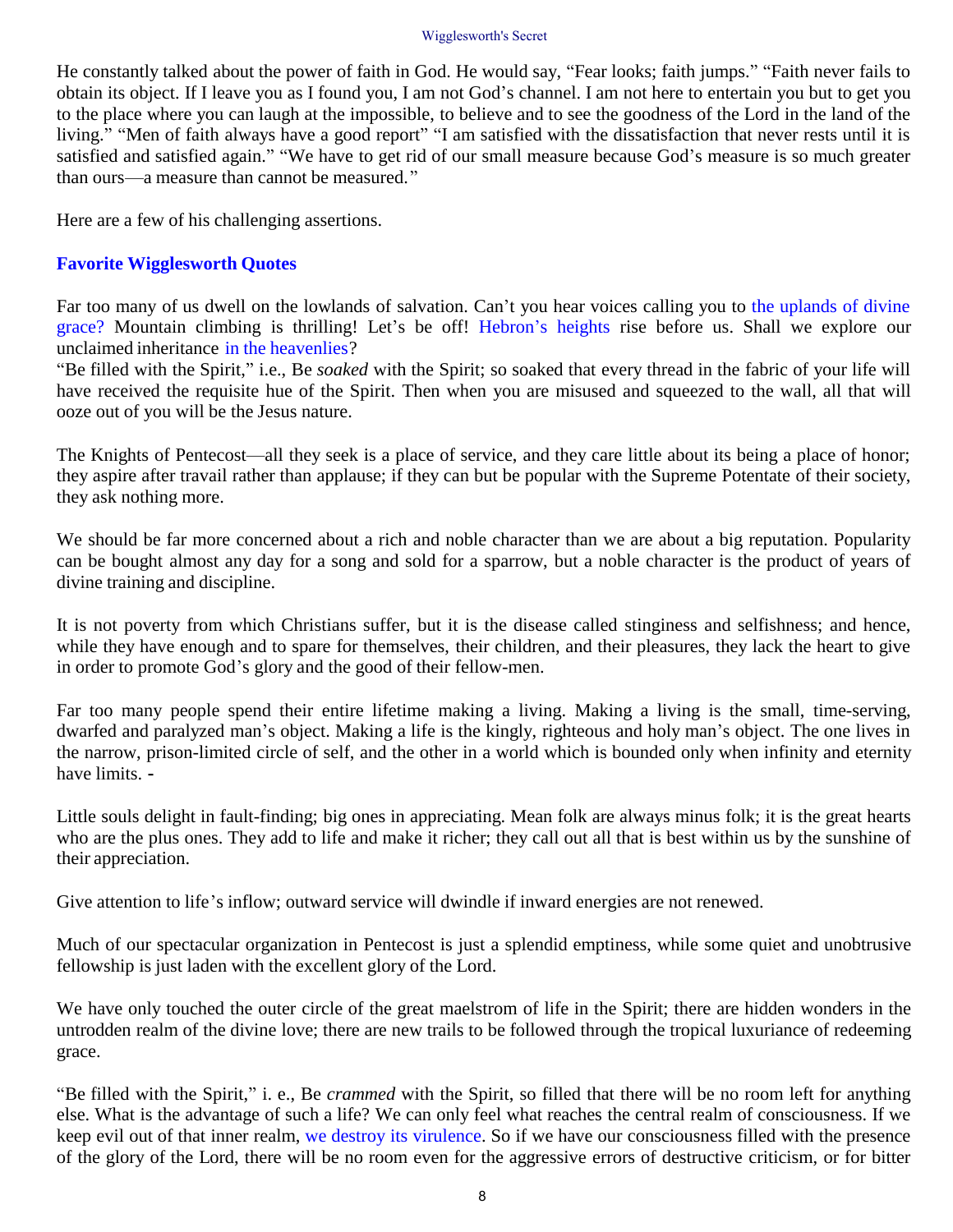disappointment.

There is no person ever able to talk about the victory over temptation without he goes through it. All the victories are won in battles.

You must every day make higher ground. You must deny yourself to make progress with God. You must refuse everything that is not pure and holy. God wants you pure in heart. He wants you to have an intense desire after holiness.

It is when we believe that something happens.

The Word of God never profits unless it is mixed with faith in them that hear it.

God wants you so full of the Spirit that your whole life is praise.

The greatest plan that Christ showed forth was the ministry of service. When we come to a place where we serve for pure love's sake, we shall find the hand of the divine Master upon us, and we shall never fall.

You are bound forever by loyalty to God to see that no schism shall come into the body — the church.

Two things will get you to leap out of yourselves into the great promises of God today. One is purity, and the other is faith, which is kindled more and more by purity. (NB -Here is Smith's actual key- not Frodsham's)

God has no room for the man that looks back, thinks back, or acts back.

The Word of God has not to be prayed about; the Word of God is to be received and obeyed.

There is always blessing where there is harmony. "One accord" is the keynote to victory. See to it that nothing ever comes out of your lips that would disturb harmony, but rather live in the place where you are helping everybody, lifting everybody, and causing everybodyto come into perfect harmony.

Be not afraid to ask, for God is on the throne ready to answer.

You can always be down in the dumps when you live by your feelings. Remember that God has raised us up in Christ far above all things. He says, " All things are yours." We are " heirs of God, and joint-heirs with Christ."

It could be said of Smith Wigglesworth that he was unique, original and illimitable. He was too sincere to be a mimic and too transparent to be imitated. There were those who sought to borrow his innovations, but they found that these imitations were as incongruous to them as Saul's armor was to David, as useless as Elisha's rod was to

One Sunday he was in a strange town, and in his search for a place of worship he found himself in a Friends' Meeting House. He sat quietly just like other people for a time, and then his experience became like that of the psalmist who said, " While I was musing the fire burned: then spake I with my tongue." His soul was ablaze, for he had just left a Salvation Army "knee drill," and liquid fire flowed from his lips. At the close of the service the leaders gathered around him exclaiming, " How quickly you are moved by the Spirit! What is your secret? Do please tell us." They were somewhat astounded at his blunt reply: " Well, you see, it is like this. If the Spirit does not move me, I move the Spirit." That was doubtless a crude way for him to express himself, but we have often heard him say, " As I start out in the natural, in faith, the Spirit of God always meets me and anoints me, so that although I start in the natural I continue in the Spirit"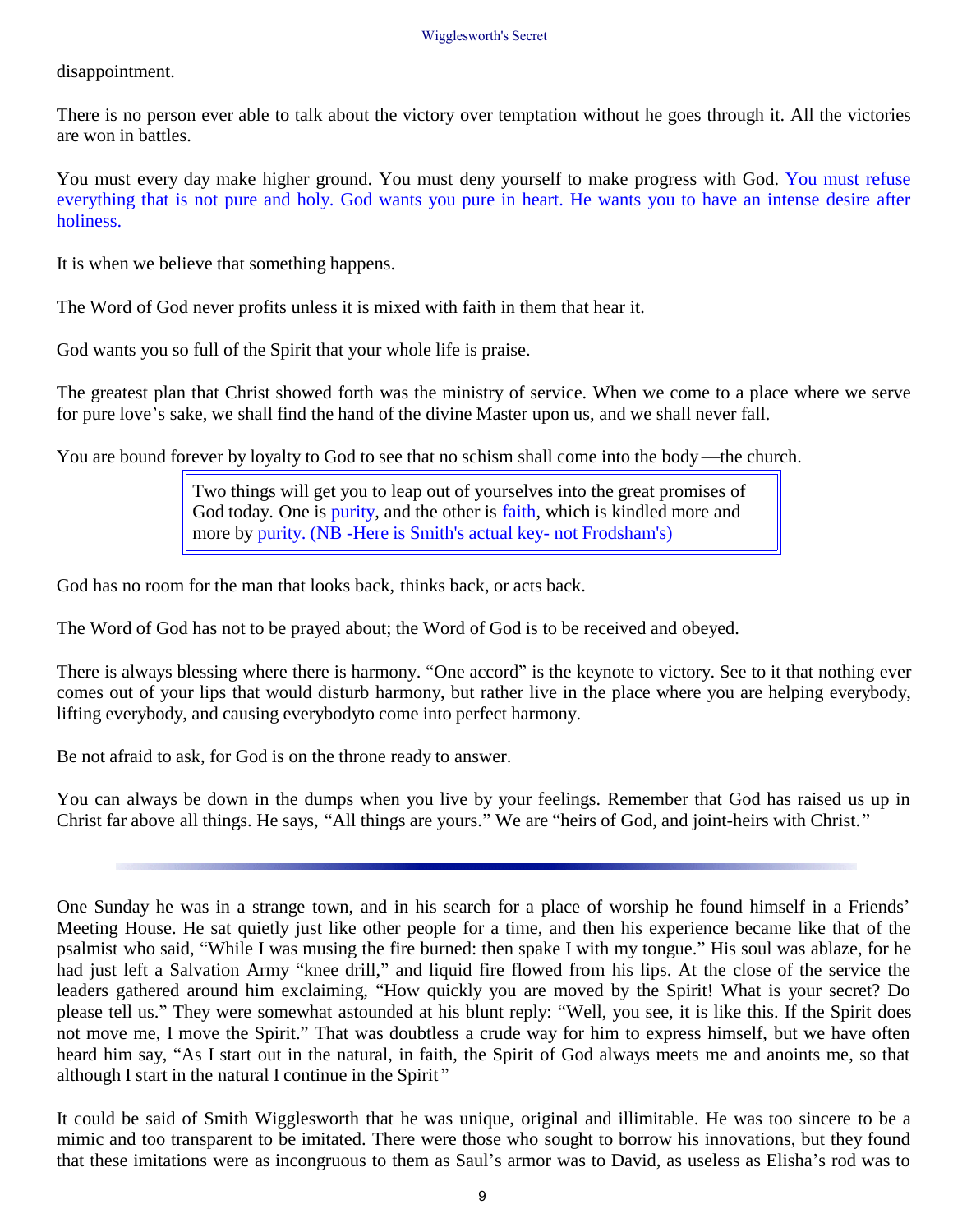Gehazi, and as revealing as was the terrible experience of the seven sons of Sceva who sought to cast out demons in the name of the Christ whom Paul preached.

With these perspectives in view, let us hear Smith on these things: (From "Ever Increasing Faith" by Smith Wigglesworth) There was a man who had a large business in London who was a great church-goer. The church he attended was beautifully decorated, and his pew was delightfully cushioned- -just about enough to make it easy to sleep through the sermons. He was a prosperous man in business, but he had no peace in his heart. But there was a boy at his business who always looked happy. He was always jumping and whistling. One day he said to this boy, "I want to see you in my office." When the boy was in his office he asked him, "How is it that you can always whistle and be happy?" "I cannot help it," answered the boy. "Where did you get it?" asked the master. "I got it at the Pentecostal mission." "Where is that?" The boy told him, and the next thing was, that the man was attending. The Lord broke him up there, and in a short while he was entirely changed. One day, shortly after this, he found that, instead of being distracted by his business as he formerly had been, he was actually whistling and jumping. His whole position and his whole life had been changed.

The shout cannot come out unless it is in. There must first be the inner working of the power of God. It is He who changes the heart, and transforms the life, and before there is any real outward evidence there must be the inflow of divine life. Sometimes I say to people, "You weren't at meeting the other night." They reply, "Oh yes, I was there in spirit." I say to them, "Well, come next time with your body also. We don't want a lot of spirit here and no bodies. We want you to come and get filled with God." When all the people will come and pray and praise as did these early disciples there will be something doing. People who come will catch fire and they will want to come again. But they will have no use for a place where everything has become formal, dry, and dead. The power of Pentecost as it came at first, came to loose men. God wants us free on every line. Men and women are tired of imitations; they want reality; they want to see people who have the living Christ within, and are filled with Holy Ghost power.

I received several letters and telegrams about a certain case, but when I arrived I was told I was too late. I said, "That cannot be. God has never sent me too late anywhere." God showed me when I went that something different would happen to anything I had seen previously. The people I went to were all strangers. I was introduced to a young man who lay helpless, and for whom there was no hope. The doctor had been to see him that morning and had declared that he would not live through the day. He lay with his face to the wall, and when I spoke to him he whispered, "I cannot turn over." His mother said that they had had to lift him out of bed on sheets for weeks, and that he was so weak and helpless that he had to stay in one position. The young man said, "My heart is very weak." I assured him, "God is the strength of the heart and thy portion forever. If you will believe God, it shall be so today."

Our Christ is risen. He is a living Christ who indwells us. We must not have this truth merely as a theory, Christ must be risen in us by the power of the Spirit. The power that raised Him from the dead must animate us, and as this glorious resurrection power surges through your being, you will be freed from all your weaknesses and you will become strong in the Lord and in the power of His might. There is a resurrection power that God wants you to have and to have it today. Why not? Receive your portion here and now.

I said to these people, "I believe your son will rise today." They only laughed. People do not expect to see signs and wonders today as the disciples saw them of old. Has God changed? Or has our faith waned so that we are not expecting the greater works that Jesus promised? We must not harp on any minor key. Our message must rise to concert pitch, and there must be nothing left out of it that is in the Book.

It was winter time, and I said to the parents, "Will you get the boy's suit and bring it here?" They would not listen to the request, for they were expecting the boy to die. But I had gone to that place believing God. In Romans 4:17, we read of Abraham, "(I have made thee a father of many nations,) before him whom he believed, even God, who quickeneth the dead, and calleth those things which be not as though they were." God help us to understand this. It is time people knew how to shout in faith as they contemplate the eternal power of our God to whom it is nothing to quicken and raise the dead. I come across some who would be giants in the power of God but they have no shout